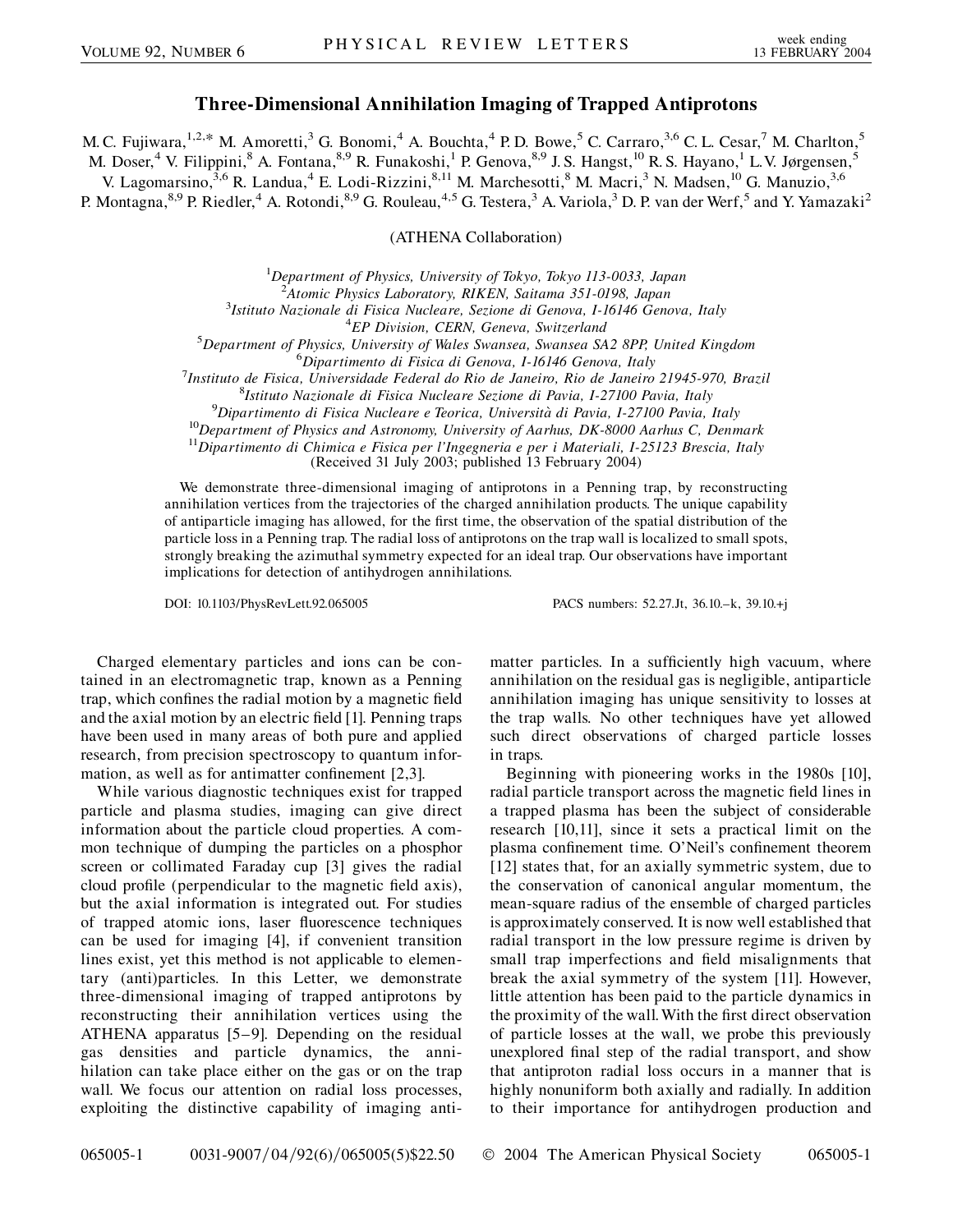

FIG. 1 (color online). A schematic view of the ATHENA vertex detector and the mixing trap. The trap consists of a series of hollow cylindrical electrodes (inner radius 1.25 cm), and is held at a temperature between 15 and 40 K. The detector is kept at 140 K and is housed in a separate vacuum. Both are in a 3 T magnetic field.

detection, our observations may apply to charged particle loss in Penning traps in general.

The ATHENA apparatus, which recently produced the first cold antihydrogen atoms [5], is described elsewhere [5–9,13]; hence, only a brief description is given here. The Antiproton Decelerator facility located at CERN provides typically  $2 \times 10^7$  antiprotons having kinetic energy of 5.3 MeVevery 100 s. They are slowed in a degrader foil and trapped dynamically using a pulsed electric field. Preloaded cold electrons in a 3 T magnetic field cool the antiprotons by Coulomb collisions from keV to meV energies [14,15]. For the measurements reported here,  $10<sup>3</sup>$  to  $10<sup>4</sup>$  cold antiprotons, together with  $10<sup>7</sup>$  to  $10<sup>8</sup>$  electrons, are held in the central trap region (the so-called mixing trap, Fig. 1) where they may annihilate. A measurement cycle of 100 s duration is repeated, and annihilation images are obtained by summing over many cycles.

Annihilations of antiprotons, either on the trap wall or on residual gas atoms, produce about three charged pions on average, and these are detected by two layers of double-sided Si microstrip detectors [7] which subtend 80% of the solid angle (Fig. 1). Signals from a total of 8192 detector channels are read out into flash analog-todigital converters, which in turn are read into a personal computer and recorded on disk. The detector readout (rate *<*40 Hz) is triggered by a coincidence of two or more charged particle signals (hits) in the outer Si layer. Hits in the two Si layers are fitted with a straight line to reconstruct a charged track and, from the intersection of two or more tracks, the three-dimensional position of the annihilation vertex is obtained. The unmeasured curvature of the charged particles in the 3 T magnetic field, together with multiple scattering in the structure of the apparatus, limits our vertex position resolution to  $\sim$  4 mm (1 $\sigma$ ).

Figure 2(a) shows an image of antiproton annihilations in a harmonic potential well of depth 30 V and length 5 cm. With a relatively high gas pressure of the order of  $10^{-11}$  mbar (estimated from the antiproton storage lifetime of a few hundred seconds [16]), annihilation on residual gas atoms (or ions) dominates. The image thus reflects the profile of the trapped antiprotons at the time of



FIG. 2 (color). Annihilation image of antiprotons trapped in a harmonic trap for (a) high pressure and (b) low pressure. The harmonic potential is formed with five central and two end cap electrodes. The estimated position of the trap wall is depicted with a white line. The same contour scheme (linear scale) is used throughout this Letter.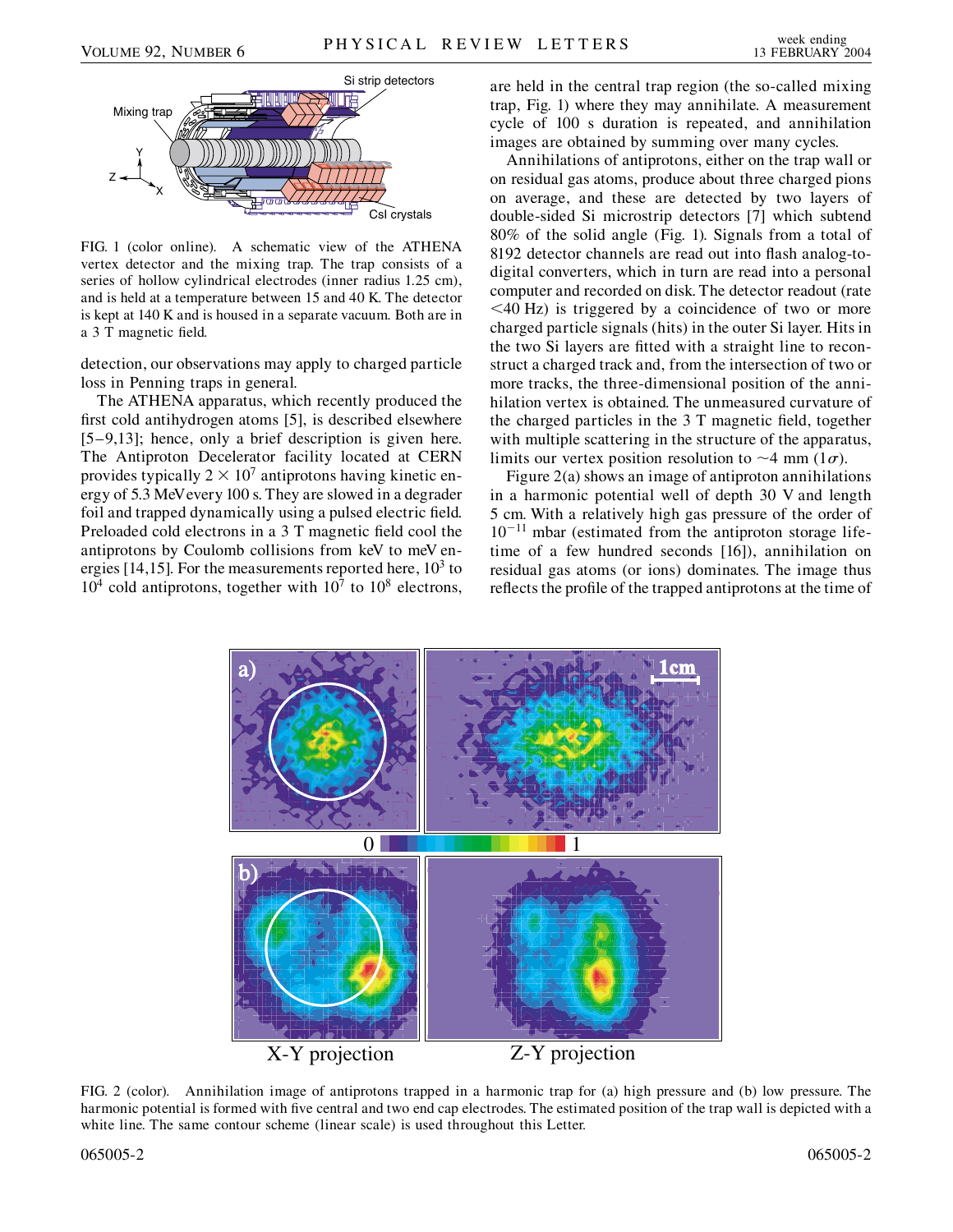

FIG. 3 (color). (a) Comparison of radial (*r*) annihilation distributions  $\left(\frac{dN}{rdr}\right)$  for the data from the low pressure measurement (error bars) and the MC simulations assuming annihilations on the trap wall (brown histogram). The inner radius of the trap electrodes is indicated with a dashed line. Also shown are the data for the high pressure measurement (grey histogram). (b) The azimuthal  $(\phi)$  angular distribution of the annihilation (error bars) and its comparison with the MC assuming point source annihilation.

their annihilation, an axially symmetric distribution as expected.

Striking features in the annihilation pattern are observed in Fig. 2(b), where the residual gas density is reduced to less than  $10^{-13}$  mbar with other conditions kept similar. In this case, the radial loss on the wall dominates over annihilation on the gas. The observed annihilation distribution is strongly anisotropic, and is localized to a few ''hot spots.'' Indeed, as we shall show, the localization of antiproton loss at the trap wall is a general feature observed in the high vacuum regime.

Detailed Monte Carlo (MC) simulation studies were performed in order to quantitatively understand the images obtained. The MC code, based on the GEANT package [17], simulates the interaction of the annihilation products with the detector and the surrounding materials. It utilizes the branching ratios and the decay phase space for antiproton annihilations on protons, and simulates full electromagnetic and hadronic cascades. The detector geometry and its module-by-module efficiencies are taken into account. Generated events are passed through the same analysis program as the annihilation vertex reconstruction. Figure 3(a) compares the radial distribution for the high vacuum case [Fig. 2(b)] and that from the MC assuming a point source of annihilation on the trap wall. The good agreement establishes that most of the annihilations are indeed occurring at the wall. Also shown is the radial distribution for the high pressure case [Fig. 2(a)],



FIG. 4 (color). The projection of the annihilation distribution on the *z* axis (left column) and on the  $z - \phi$  plane (right column) for four different confinement setups. The trap well positions are indicated by the unshaded regions, and the dimensions of the electrodes are depicted with dashed lines.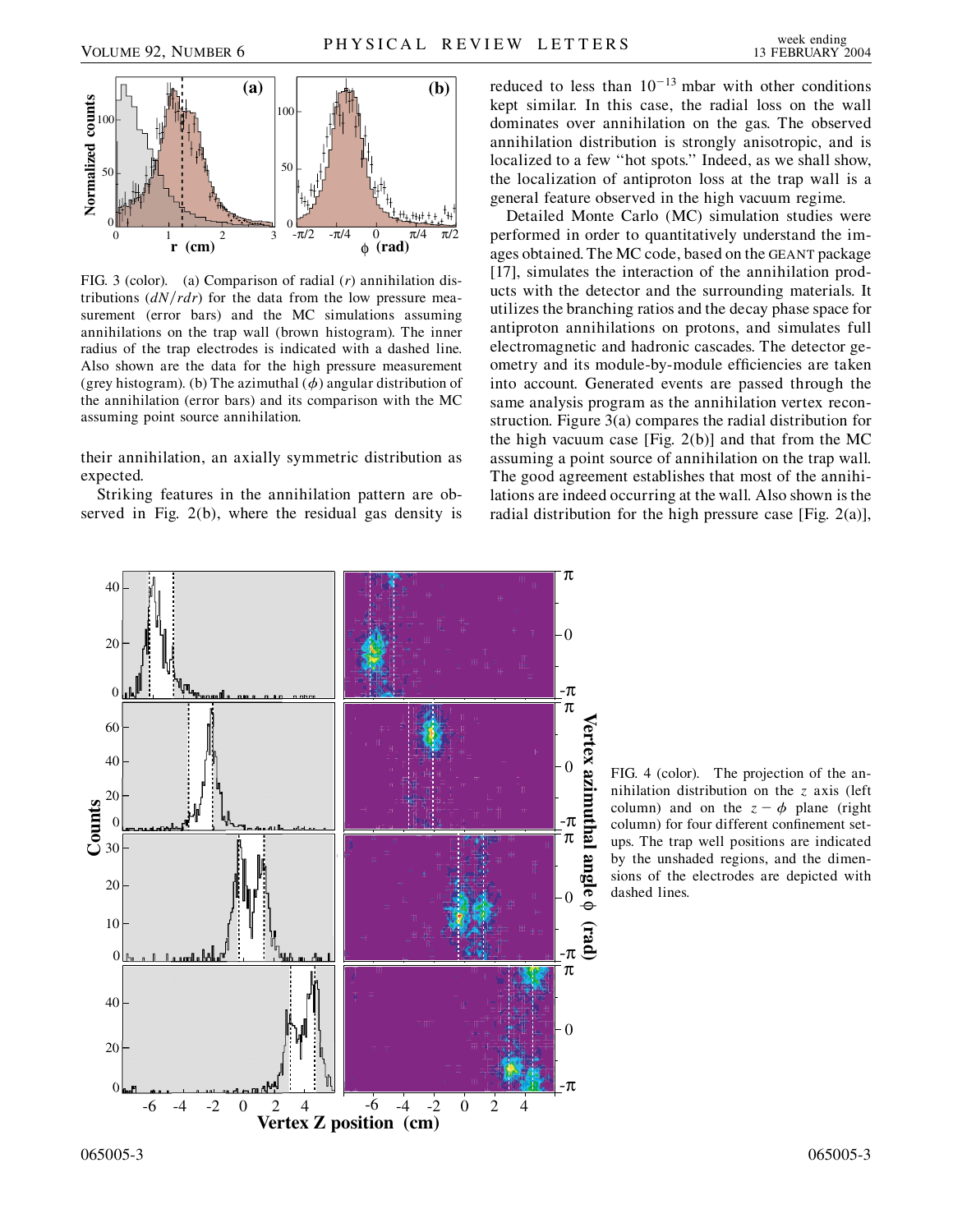which is clearly distinguishable from that representing annihilation on the wall.

In order to study the degree of annihilation localization, we focus on one of the observed hot spots (by making spatial cuts in our vertex distribution, both in the *z* coordinate and in the *x*-*y* plane), and compare its azimuthal distribution with that of an MC-generated point source. From the reasonable agreement shown by the comparison given in Fig. 3(b), together with further MC simulations incorporating an extended source [18], we can exclude a hot spot size larger than 8 mm.

The localization of the antiproton loss at the wall is observed in the high vacuum regime, irrespective of other trap conditions. We illustrate this in the following two series of examples. Figure 4 shows antiprotons trapped in a well formed by a single electrode, while Fig. 5 pertains to antiprotons trapped in wells having various numbers of electrodes. A fixed potential, with respect to the rest of the grounded electrodes, of either  $+50$  V to  $+140$  V was applied to the well electrode(s) (unshaded region Figs. 4 and 5). The exact value of this potential does not affect the characteristics of the distributions. In both series, the annihilation distributions are strongly correlated with the trap well positions, as expected. The observed annihilations, however, are highly nonuniform both axially and azimuthally, as before. In the *z* projection, annihilations are seen to cluster mainly at the edges of the electrodes.

The number of hot spots grows with the number of the electrodes used in the well. A four-sector, azimuthally segmented electrode in some cases produces stronger annihilation spots (e.g., top panel, Fig. 5) [19].

Various other measurements performed all showed localized annihilations on the wall, regardless of the details of the antiproton catching method, the electron (re)loading procedure, and the value of the well depth. The locations of the hot spots are reproducible for the same trap conditions, although we have observed changes in their relative amplitudes on a time scale of several weeks. Two separate trap systems both showed hot spots.

It is worthwhile quoting our estimates of trap asymmetries and antiproton dynamical time scales. The trap electrodes, made of aluminum, have a fabrication out-ofround (ovality) tolerance of  $\leq$ 20  $\mu$ m, and an alignment tolerance in assembly of  $\leq 50 \mu$ m. The electrodes have a tooling surface roughness  $\leq 1 \mu m$  (N6 grade), and are covered with 2  $\mu$ m of electrodeposited gold. The effect of surface charge was investigated by intentionally applying asymmetric potentials on one of the azimuthally sectored electrodes and measuring the reduction in the electron storage time. Effects greater than 100 mV can be excluded. In our central trap region, the magnetic field homogeneity is better than  $5 \times 10^{-4}$ , and the mechanical misalignment of the trap axis (with respect to the magnet bore) is less than 1 mrad. In the reported measurements,



FIG. 5 (color). Similar to Fig. 4, but with varying numbers of electrodes used in the trap well, shown as unshaded regions.''SE'' indicates the fourfold azimuthally sectored electrode.